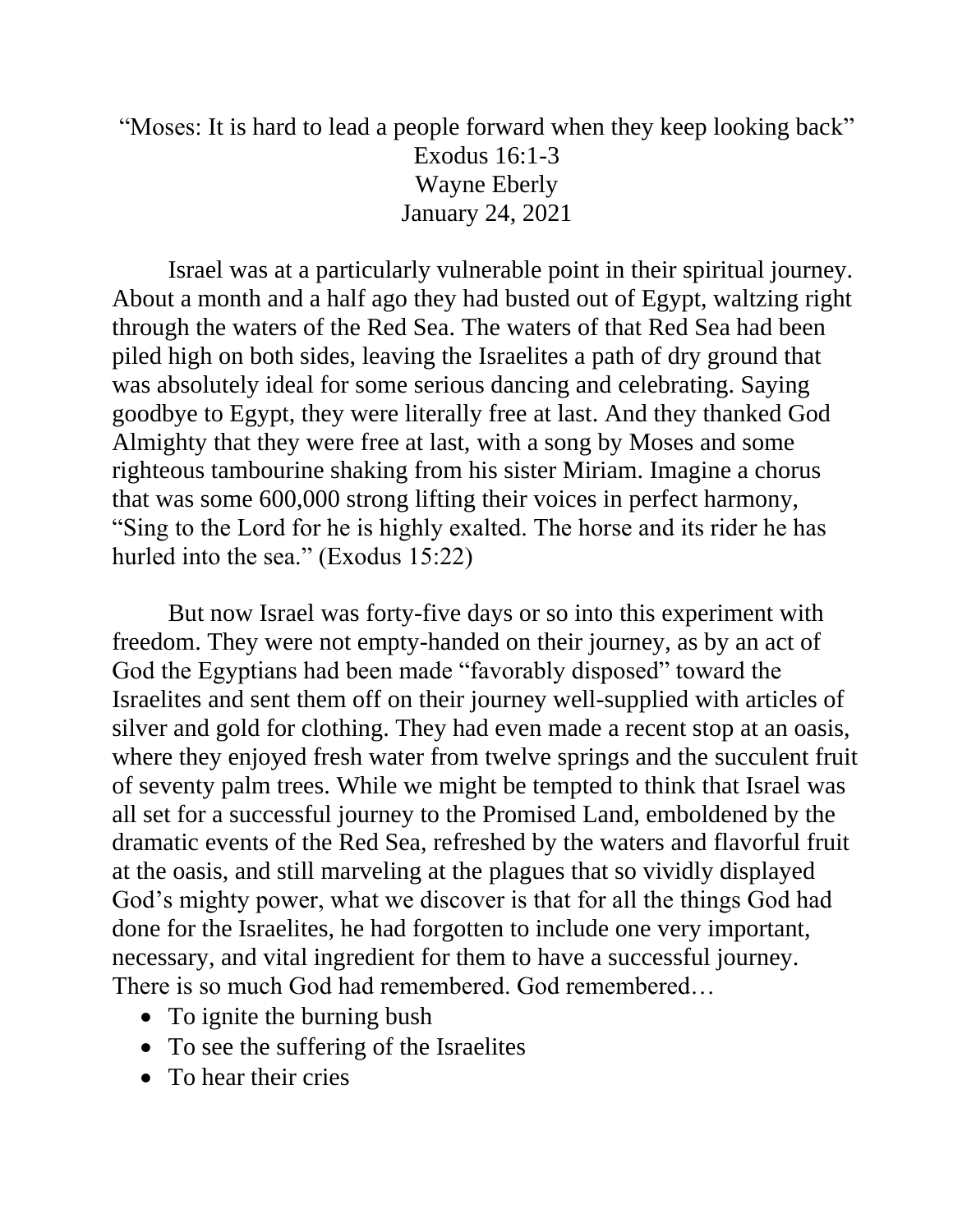- To be concerned
- To come down and help
- To send Moses and Aaron to tell Pharaoh, "Let my people go!"

There is so much God had remembered. God remembered each of the plagues and the displays of power…

- The staff became a snake
- The waters of the Nile turned to blood
- The frogs, the gnats, the flies...check, check, check
- The plague on the livestock, the plague of boils, the plague of hail, the plague of locusts, the plague of darkness, and ultimately, the plague on the firstborn.

God remembered the Passover…God remembered the plunder…God remembered to part the waters of the Red Sea. This Exodus was planned down to the finest detail and everything was working perfectly. Some half a million people were poised to cross the desert sands and enter the chosen land.

And yet there was one thing God forgot. I don't know if it occurred to someone on day one, day two, day twenty or day forty, but by day fortyfive, the problem had become glaring. God forgot one important thing. God forgot to bring along the food. For a month and a half the people had cut God some slack. But you go forty-five days with no food and tell me how you feel. They had been extremely patient with God. But by day forty-five their patience had run out. They began to grumble.

Now to be clear, they had every right to grumble. God had dropped the ball. The Israelites had a legitimate beef…in that there was no beef. And there was no sign of food anywhere on the horizon. They looked left, they looked right, and whether looking left or looking right there was absolutely no food in sight. They looked straight ahead and there was not even a glimmer of dessert…just a vast and empty food desert. Everywhere they looked, in every direction they looked, there was no food.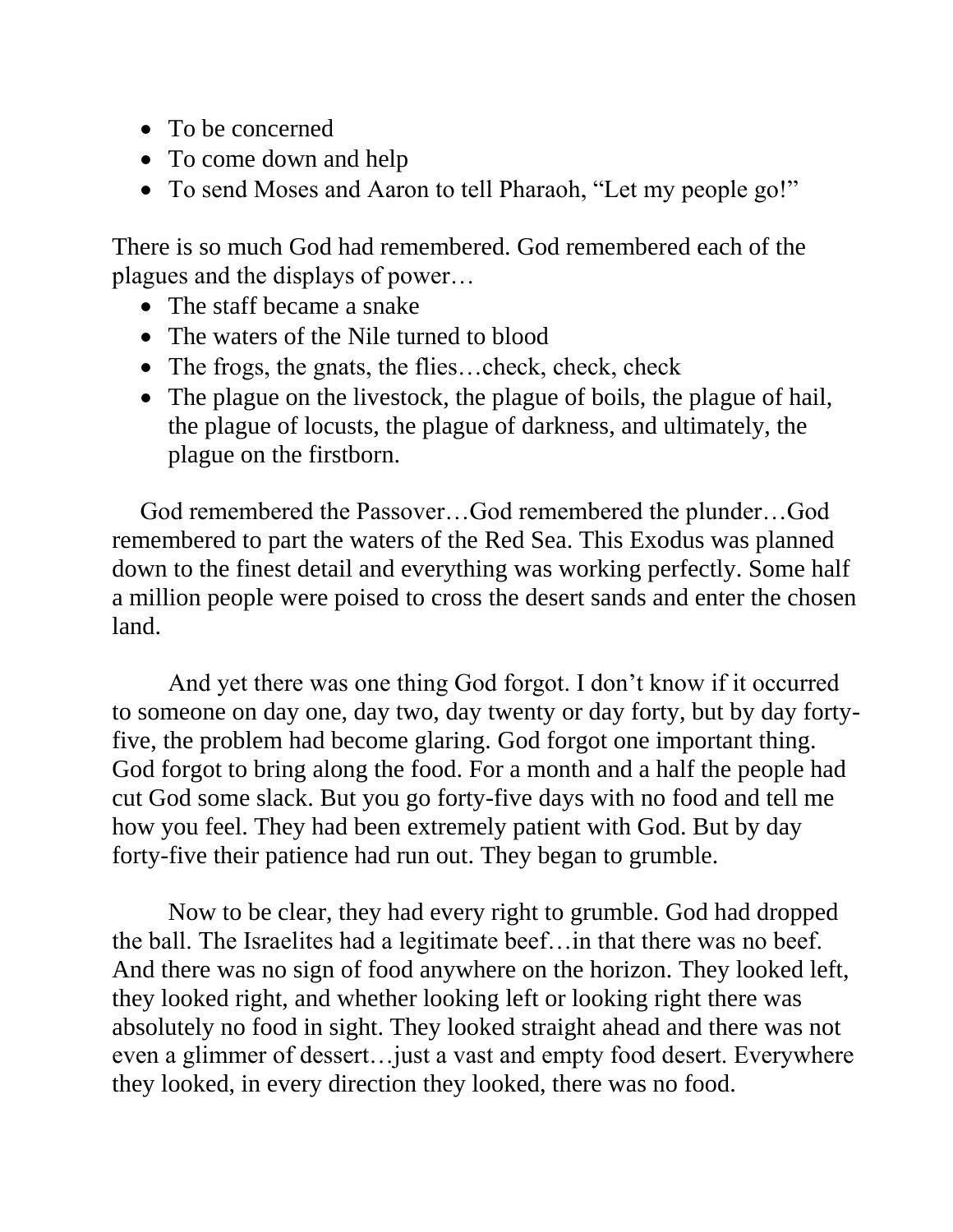Well, that is not entirely true. In one direction there was food. It wasn't looking to the left. It wasn't looking to the right. It wasn't looking straight ahead. But if they looked back, they saw food. If they looked back to Egypt, they saw not just meager crumbs, they saw an abundance of food. Listen to what they said. "In Egypt we sat around pots of meat and ate all the food we wanted." Oh, Egypt, now those people in Egypt, they knew how to set the table.

Friends, let me say it again. Israel was at a particularly vulnerable point in their spiritual journey. They were looking back. The reason they were looking back makes perfect sense. They had no food. Egypt had food. If you have no food, you look to where there is food. As best they could tell, the only place there was food was back in Egypt. But to turn back to Egypt was to turn away from God. God was not going back to Egypt. God was going forward. God was leading the Israelites forward. God was leading the people to the Promised Land. No matter how hungry they were, no matter how much sense it made to them or to us, no matter how much we can relate to their dilemma, even if the Israelites are, as our daughter puts it so well, even if the Israelites are "Hangry" (A combustible combination of hunger and anger), even if the Israelites are hangry, to turn back was to turn away from God.

As Israel grumbles in the desert, as Israel longs for the good old days when they had three squares in the kitchens of Egypt, when they were living high on the hog surrounded by pots with plenty of meat, it seems that this particularly vulnerable point in their spiritual journey is not really about their stomachs. God does not glorify hunger. God provides for hunger. We see that in no uncertain terms in the events that unfold in the remainder of Exodus chapter 16. This is the very chapter when God provides manna in the morning and a plentiful supply of quail each night. God cares about our physical needs. Because hunger is a real and necessary human need, God cares about hunger. God cares about our stomach.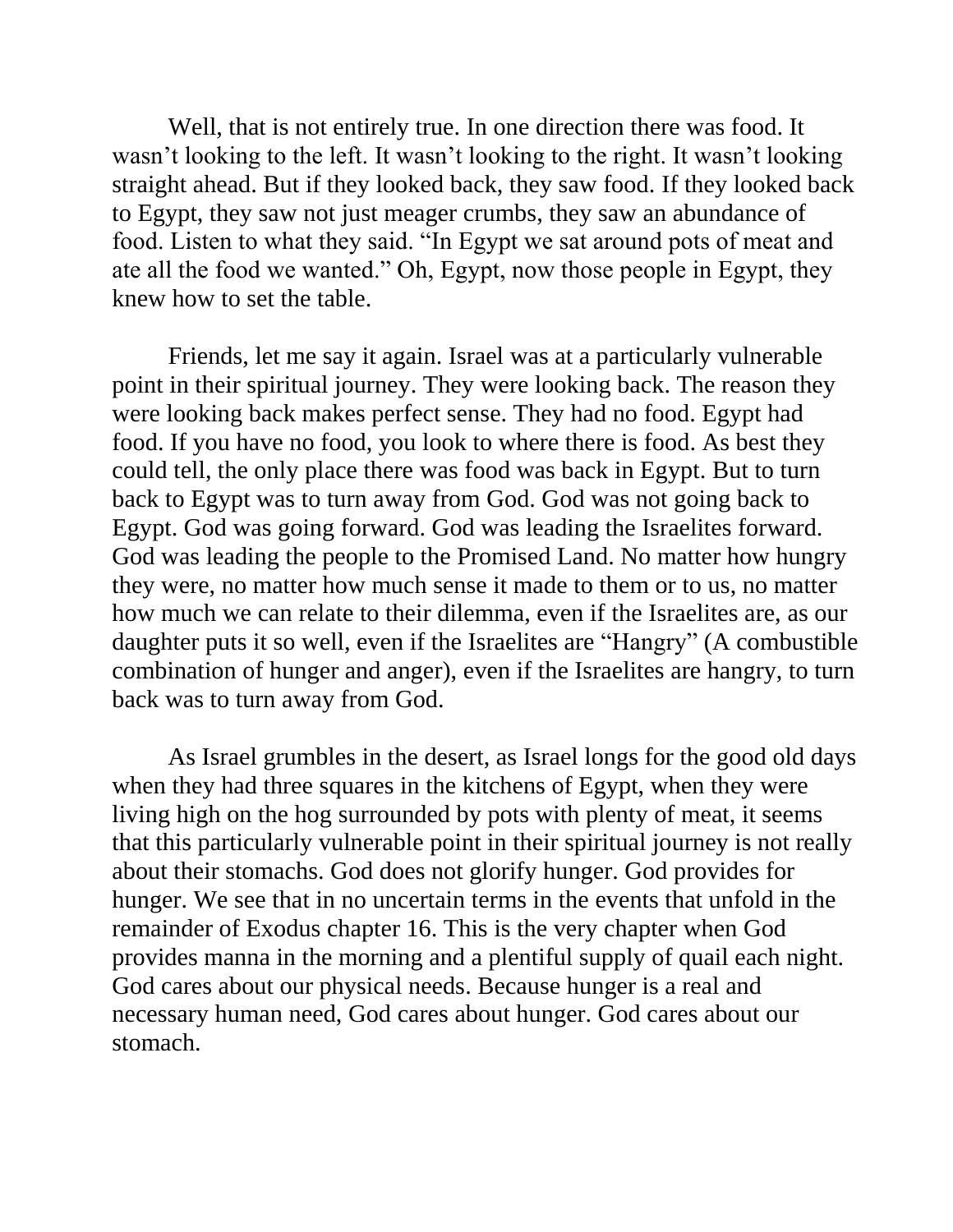God's concern for human hunger is evidenced by God providing enough for everyone as they journey through the desert. In God's divine provision there is equity in the desert. Everyone has enough. It will be only a few chapters later when God adds to the provision of daily bread the provision of his divine word, the laws of the covenant that will shape and guide the people of God not only in the desert but when they settle in the Promised Land. God will establish safeguards to ensure that those who are vulnerable have enough to eat even after their days in the desert. Commands about gleaning are designed to meet the needs of those who live on the margins. Leave some grain at the edge of your field. Leave some grapes as you harvest your vineyard. Leave some, so those who are without can experience some relief for the terrible pangs of hunger. Over and over again God will command his people to take special care of the poor, of the widow, the orphan, and the alien. When God commands the people to bring the firstfruits of their offerings and the tithes of their produce the firstfuits and tithes are meant to be for those who are vulnerable. Although God can hardly imagine that poor people would exist in this marvelous land he is giving his people, God does not fail to mention that, "If there is a poor person among your brothers…do not be hardhearted or tightfisted…I command you to be openhanded toward the poor and needy in the land." (Deuteronomy 26 and Deuteronomy 15)

The events of Exodus 16 find Israel at a particularly vulnerable point in their spiritual journey, but this story is not about their stomachs. Of course, God cares about their stomachs. But this story is not about their stomachs. This story is about their hearts. Will their hearts be devoted to the God who is leading them forward on their journey? Or will their hearts turn from God and try to grab hold of the known, the past, their life back in Egypt?

One of the dangers of looking back, of trying to grab hold of the past, is that the rearview mirror has the tendency to distort our vision. Here in Exodus 16 Israel looks in the rearview mirror and they see Egypt as a place of feasting on the finest food. But if we have read the Exodus story, that is not the Egypt we know. The Egypt we know, the Egypt described in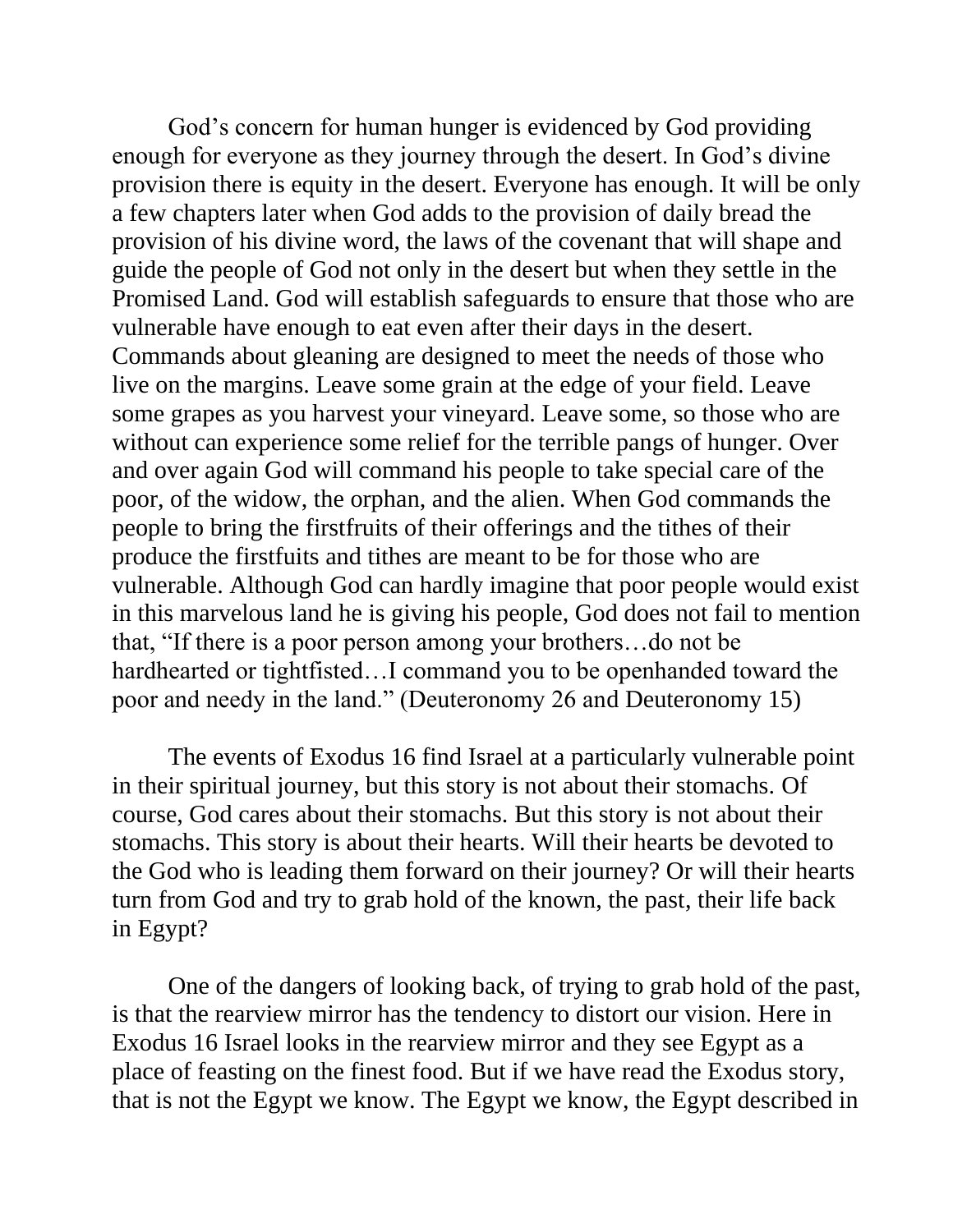the first chapter of Exodus, was a place where the Israelites were subjected to slave masters, a place of oppression, a place where they were treated ruthlessly, a place where life was bitter, and a place where the life of the Israelite boys was cheap. Kill them when they are born. Throw them in the water to drown. That was Egypt. And yet somehow now, faced with a lack of food, overcome with "hanger", that angry hunger that lets the stomach guide our behavior, now Egypt looks like such a great place. Let's turn around. Let's go back. At least there we had plenty of meat.

And even if the past really was a good thing, the danger is just as real. In looking back, in turning back, in trying to grab hold of a previous time and place and pattern of living, we can find ourselves trying to hold on to the past. When we do that, we end up holding on to the past rather than holding on to God.

In Exodus 16 we discover that even though there are times in life when it looks like God has forgotten something really important, in this case the food for the journey, our God is not a God who forgets. In Exodus 16 we make the wonderful discovery that God has not forgotten the need for food. But wait a minute, we know the food is not coming from Egypt. We're not going back there. Fine. But we looked straight ahead. We looked left. We looked right. All we see is desert. There is absolutely no food in sight.

Israel checked the supply lines, and they evaluated the situation correctly. There was a supply line going back but going back was not the right choice. What Israel discovered in the wilderness is that just because straight ahead or to the left or to the right they saw no supply of food in sight, they had not checked all the supply lines. Look up Israel. Look up. Check that supply line, the supply line that comes directly from God. Yes, the desert has no food and no supply lines for food. But that does not mean God does not have a way to supply your needs. Look up. And when Israel looks up, they find that God is sending them bread, bread from heaven. The beautiful phrase "Bread from heaven" is found in Psalm 105, a psalm that recounts the many ways God provided for Israel throughout their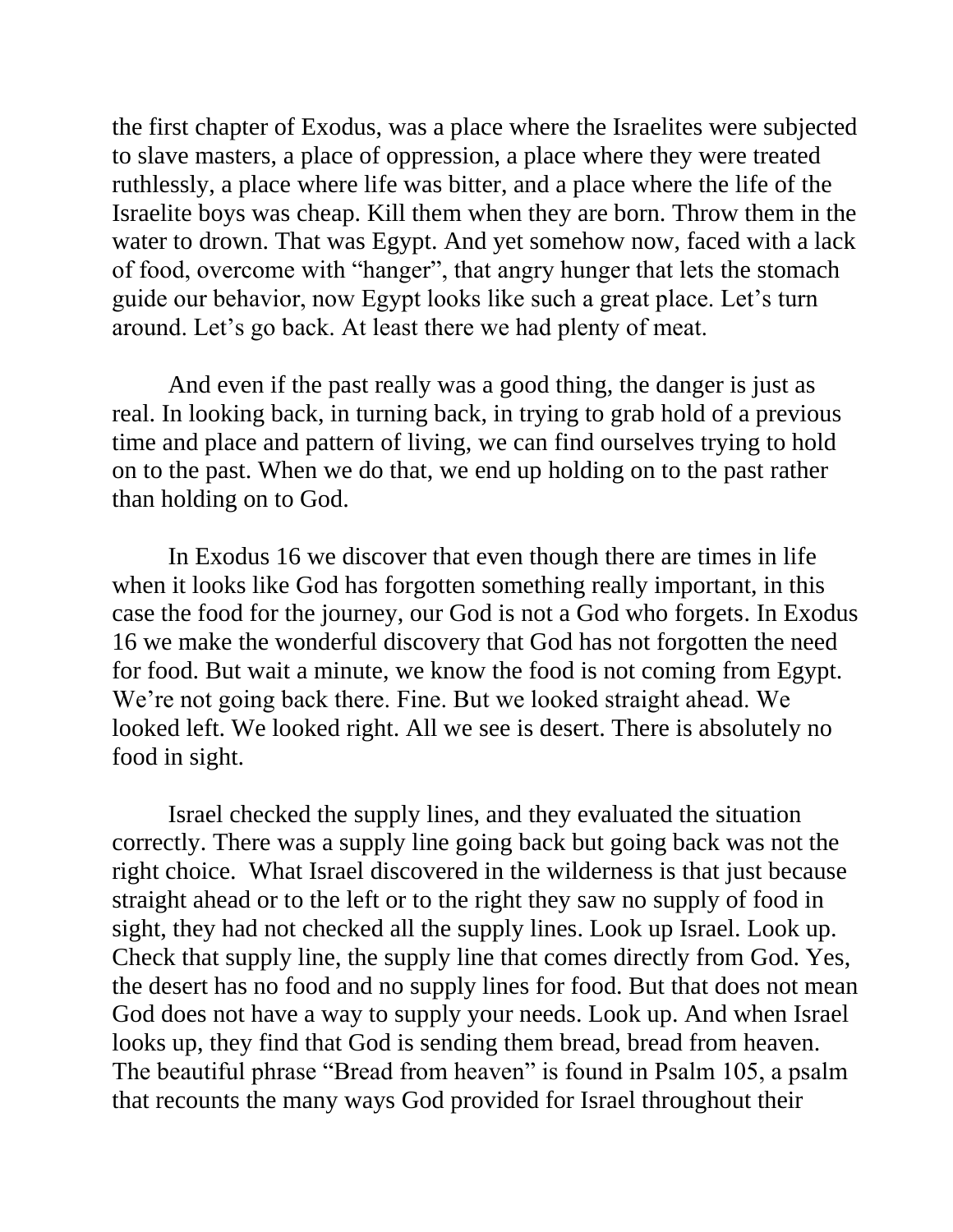history as the people of God, and in particular how God provided for Israel in the Exodus. "God fed them with the bread of heaven." There was a supply line they never could have imagined, and it was a supply line better than they could have ever hoped for. That supply line was God, the God who provides all things.

Using the phrase, "Bread from heaven" from Psalm 105 gives me the opportunity to clarify something of great importance. Psalm 105 is a psalm that does the very thing I have been speaking against. Psalm 105 looks back. Over and over again Psalm 105 looks back. When the Israelites look back to Egypt, they are looking back in a way that would take them back, that would lead them backwards, that would lead them away from God. Psalm 105 looks back in a different way. (105:4) Psalm 105 is a psalm that looks back so the people can remember all the things God has done. They remember not for the sake of returning or going back. The psalm itself spells out the reason the people look back, the reason the people remember. They remember so they can "Look to the Lord and his strength…so they can seek his face always." (Psalm 105:4)

What a difference it would have made in the wilderness, in Exodus 16, if the people had looked back not for the sake of returning to Egypt, but if they had looked back so they could remember. Then all those things I mentioned earlier in this sermon would have been brought to mind.

Remember…

- The Burning Bush
- The Plagues
- The Passover
- The Red Sea

Remember…all that God has done for us to get us to this place. If God has brought us this far...surely we can trust God to provide for us now, even in this seemingly impossible situation of being in the desert with no food. Remember what God has done, so that now, in this time of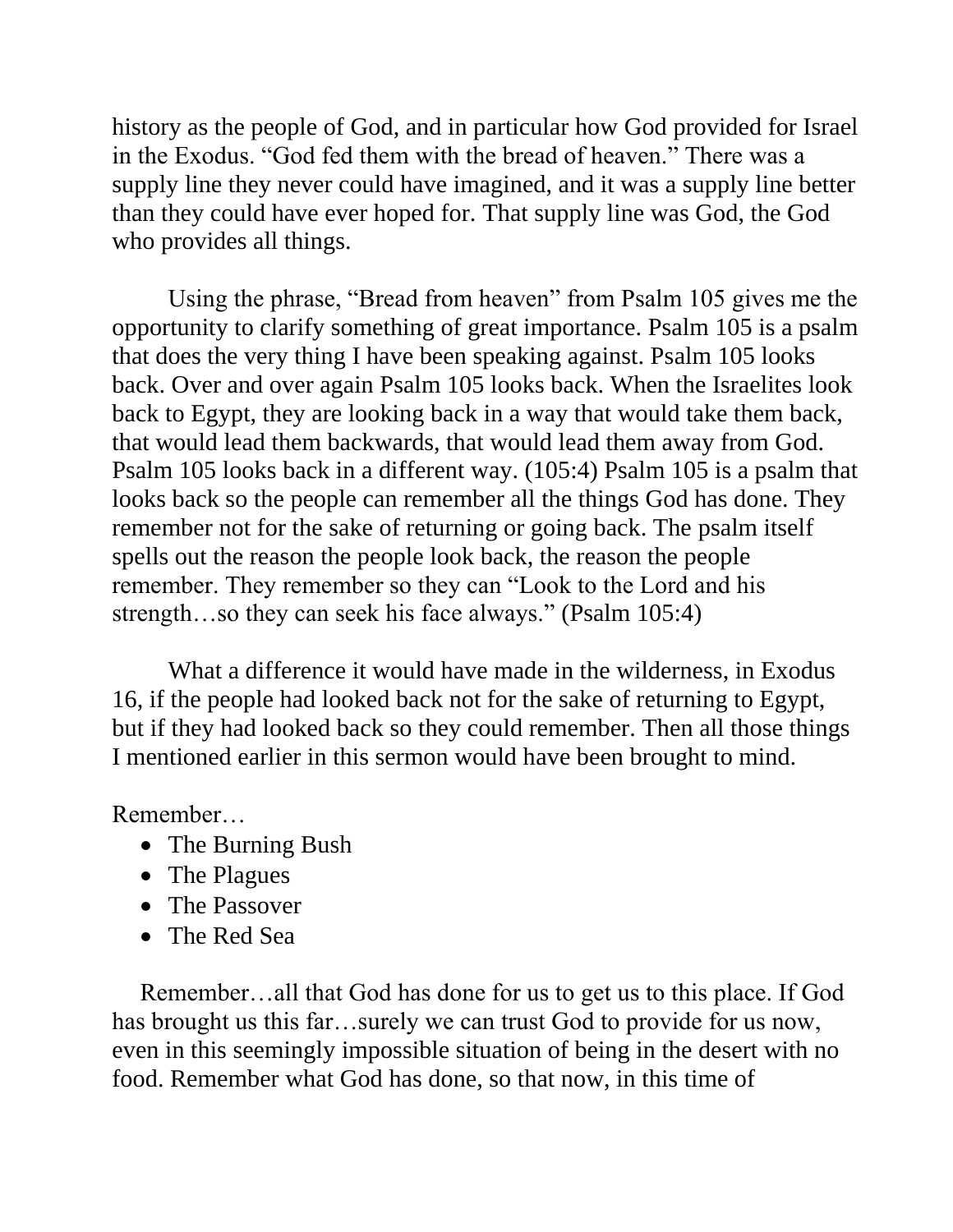crisis…remember so that we look to God, because God is our supply line. That is good looking back. That is good remembering. That is the type of looking back and remembering that causes us to "Look to the Lord and his strength", the kind of remembering that leads us to "Seek his face always."

This story about the people of God, the people of Israel, presents a powerful message for us today. Here in the midst of the Coronavirus, we are at a particularly vulnerable time in our spiritual journey. People are worn out. People are lonely. People are discouraged. People are disheartened. People are angry. People are out of work. People are frustrated. People are sick. People are dying. Israel grumbled in their wilderness. Israel looked back as if returning to Egypt would solve their problems. We are in the wilderness. I'm quite sure we have all been tempted to look back, to long for the good old days, pre-Coronavirus.

I hope we can understand the good news that comes to us in Exodus chapter 16, a chapter that begins with grumbling. I hope we can understand the good news that comes to us in Exodus 16, a chapter that turns backward and takes a longing look at the past. I hope we can understand the good news that comes to us in Exodus 16 because it is the type of news that can sustain us during our own journey through the wilderness of something as devastating and disrupting as the Coronavirus.

Look back…people of God, look back. Look back not with the intention of returning or trying to recapture a little of the glory days. No, that is not why we look back. Look back so that we can remember all that God has done to get us to this place. Look back and remember all the awesome wonders God did in the Exodus. Look back and remember the days of David and the heroes of old. Look back and remember God's presence in the fiery furnace and the lion's den. Look back and remember a cold night in Bethlehem where the Christ child was born in a stable and put down to sleep in a manger. Look back and remember that baby when he grew up, that baby we come to know as Jesus of Nazareth, look back and remember how he calmed the storms and quieted the waves, look back and remember how he healed the sick and comforted the grieving, look